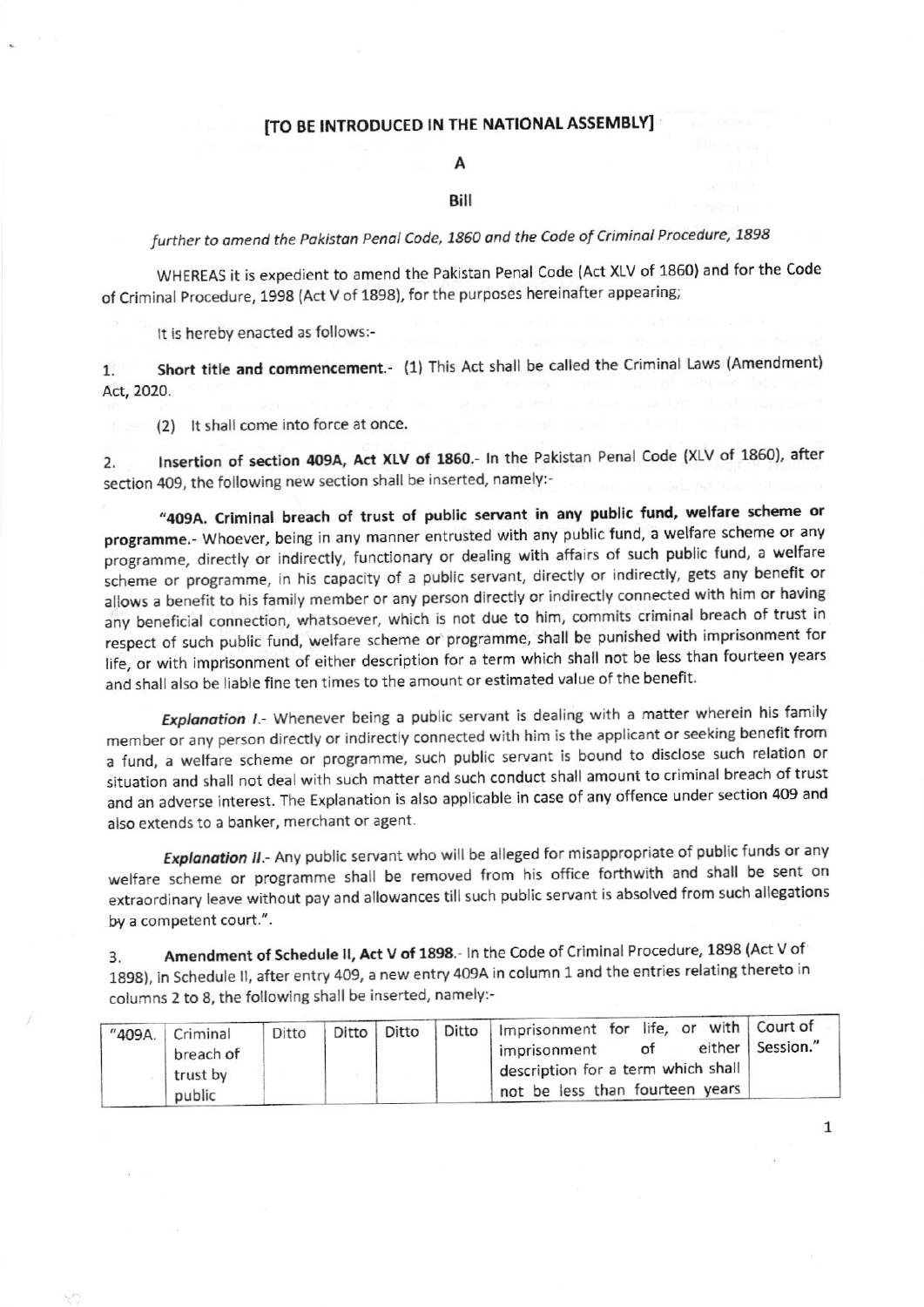| servant in<br>any public | and shall also be liable to fine ten<br>times to the amount or estimated |
|--------------------------|--------------------------------------------------------------------------|
| fund,                    | value of the benefit.                                                    |
| welfare<br>scheme or     |                                                                          |
| programme                |                                                                          |

### STATEMENT OF OBJECTS AND REASONS

Public funds and welfare schemes or programmes are initiated by the Government for the benefit of targeted class of persons. However, there are black sheep in public servants who not only misappropriate such funds or benefit from such welfare schemes or programmes themselves, but also allow such benefits to their family members, relatives or persons, directly or indirectly, connected therewith which is the worst form of criminal management role such public servants are custodians and guardians of public funds, welfare schemes or programmes and "amen" of such funds, schemes or programmes. Recent involvement of public servants in misappropriation of funds from Benazir Income Support Programme (BISP) is an eye-opener about mischievous conduct of public servants and such conduct should be checked with iron hand of law.

2. Bill seeks to achieve the above-said objectives.

nu. Is

 $Sd/-$ 

**KISHWER ZEHRA** ENGR. SABIR HUSSAIN KAIM KHANI SALAHUDDIN

**IQBAL MUHAMMAD ALI KHAN USAMA QADRI Members, National Assembly**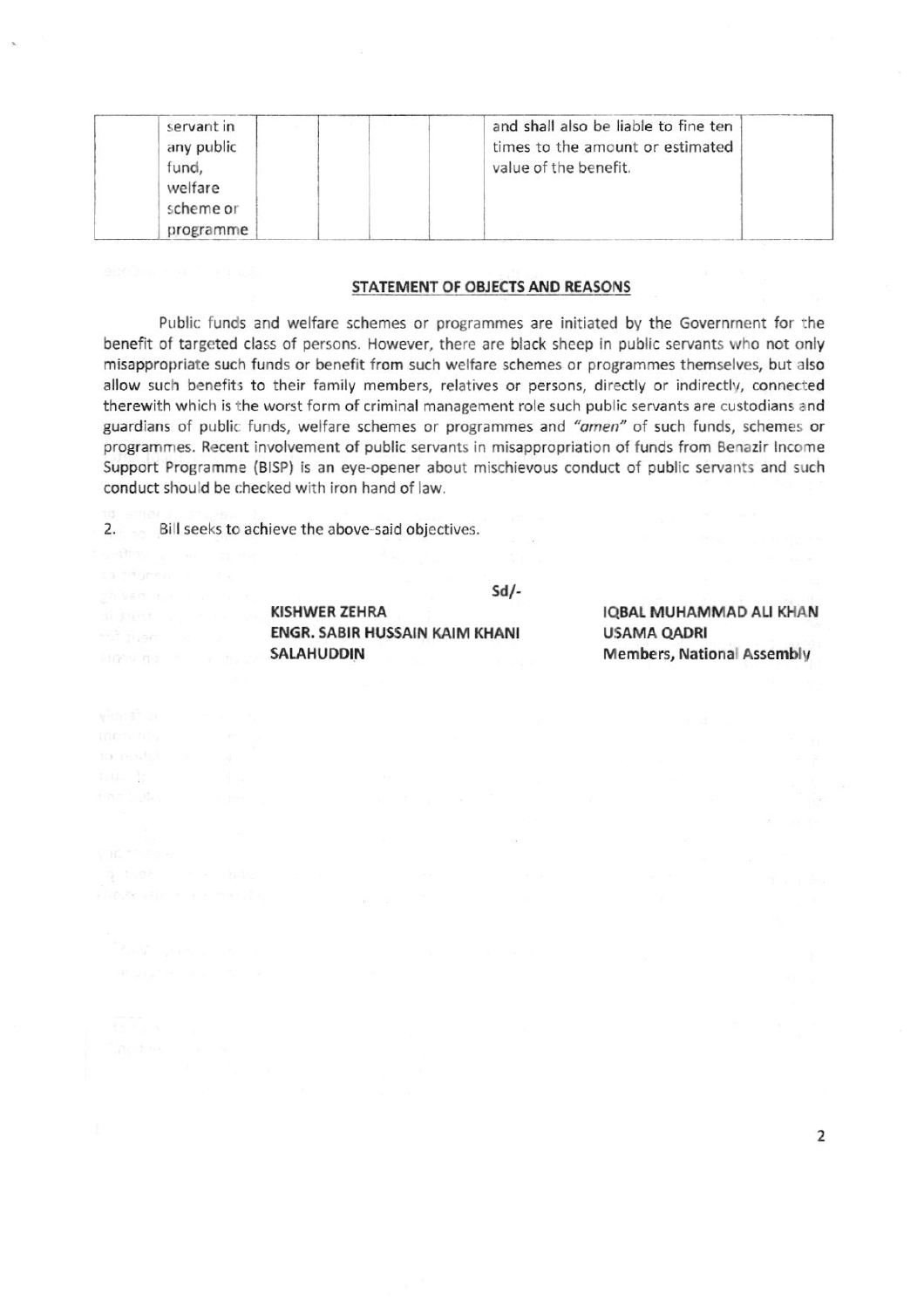# [قومی اسمبلی میں پیش کرنے کے لئے] مجموعه تعزيرات پاکتان، ۱۸۶۰ءاور مجموعه ضابطه فوجداری،۱۸۹۸ء میں مزید ترمیم کرنے کا

چونکہ یہ قرین مصلحت ہے کہ بعد ازیں ظاہر ہونے والی اغراض کے لئے مجموعہ تعزیرات پاکستان(ایکٹ نمبر ۴۵ہابت ۱۸۶۰ء) اور مجموعہ ضابطہ فوجداری،۱۸۹۸ء(ایکٹ نمبر ۵ پابت ۱۸۹۸ء) میں مزید ترمیم کی جائے؛

بذريعه بذاحسب ذيل قانون وضع كياجاتائ

ایکٹ ہذافوجداری قوانین(ترمیمی) ایکٹ،۲۰۲۰ءکے نام سے موسوم ہو گا۔ مختفر عنوان ادر آغاز نفاذ:۔ (۱) ا۔ (۲) په في الفور نافذ العمل ہو گا۔

ایکٹ نمبر ۳۵ ماہت ۱۸۶۰ء رفعہ ۴۰۶؍ الف کی شمولیت ۔ گجموعہ تعزیرات پاکستان(نمبر ۴۵ بابت ۱۸۶۰ء) میں،  $-1$ د فعہ ۴۰۹ کے بعد، حسب ذیل نئی د فعہ شامل کر دی جائے گی، یعنی:۔

"۰۴۰۴/الف۔ سمسکسی سرکاری فنڈ، بہبودی اسکیم پاپروگرام میں سرکاری ملازم کی جانب سے حیانت مجرمانہ۔جو کوئی جسے کسی سر کاری فنڈ، بہبودی اسکیم پاکسی پر وگرام کی کسی طور پر ذمہ داری سونپی گئی ہو، جو ایسے سر کاری فنڈ، کسی بہبو دی اسکیم پاپر وگرام کے امور کو بلاواسطہ پابالواسطہ نمٹاتے ہوئے،سر کاری ملازم کی اپنی حیثیت میں بلاواسطہ پابالواسطہ کوئی فائدہ حاصل کر تاہے پااپنے خاندان کے کسی رکن یاسی شخص جس کے ساتھ اس کے بلاواسطہ پابالواسطہ کسی قسم کے فائدہ آمیز رابطے ہوں کو فائدہ پہنچاتا ہے، جو کچھ بھی ہو، جو اس کے لئے روانہ ہو ،ایسے سر کاری فنڈ، بہبو دی اسکیم پاپر وگرام کے قنمن میں خیانت مجرمانہ کرتا ہے،تووہ عمر قید پاکسی ایک نوعیت کی ایسی مدت کے لئے جو چودہ سال سے کم نہ ہو، کامستوجب سزاہو گااور فائدے کی رقم یاتخمینہ شدہ مالیت کے دس گناجرمانے کا بھی مستوجب ہو گا۔

**وضاحتI۔** جب تبھی سر کاری ملازم ہونے کے ناطے *کس*ی معاملہ جس میں اس کے خاند ان کار کن پابلاوا۔ طہ پابالوا۔ طہ اس سے منسلک کوئی دیگر فر د درخواست گزار ہو یافتڈ، بہبو دی اسکیم پاپر وگرام سے فائدہ حاصل کرناچاہتاہو،ایساسر کاری ملازم ایسے تعلق یا صور تحال کو ظاہر کرنے کا پابند ہے اور وہ ایسے معاملہ کے ساتھ کوئی تعلق نہ رکھے گا اور ایساطر زعمل حیانت مجرمانہ اور مخالفانہ مفاد کے متر ادف ہو گا۔ بیروضاحت دفعہ ر ۴۰۹ کے تحت کسی جرم کی صورت میں بھی قابل اطلاق ہو گی نیز ایک بینکار، سو داگر یاایجنٹ تک وسعت يذير ہو گی۔

کوئی سر کاری ملازم جس پر سر کاری فنڈ زکسی بہبودی اسکیم پاپر وگرام میں غین کاالزام ہو، اسے فوری طور پر اس کے وضاحتII۔ عہدہ سے ہٹا دیا جائے گا اور اسے مجاز عدالت کی جانب سے ایسے الزامات سے بری کئے جانے تک تنخواہ اور الاؤنسز کے بغیر غیر معمولی رخصت پر بھیج دیاجائے گا۔''

مجموعه ضابطه فوجدارى،١٨٩٨ه(ايكث نمبر١٩٤٥م) ایکٹ نمبر ۵ بابت ۱۸۹۸ء، جدول دوم کی ترمیم.۔  $\mathsf{r}$ میں،جدول دوم میں،اندراج ؍ ۲۰۹سے بعد، کالم ا میں ایک نیااندراج ۲۰۹۸ الف اور کالم ۲ تا ۸ میں اس سے متعلق اندراجات شامل کر دیئے جائیں گے ، یعنی:۔